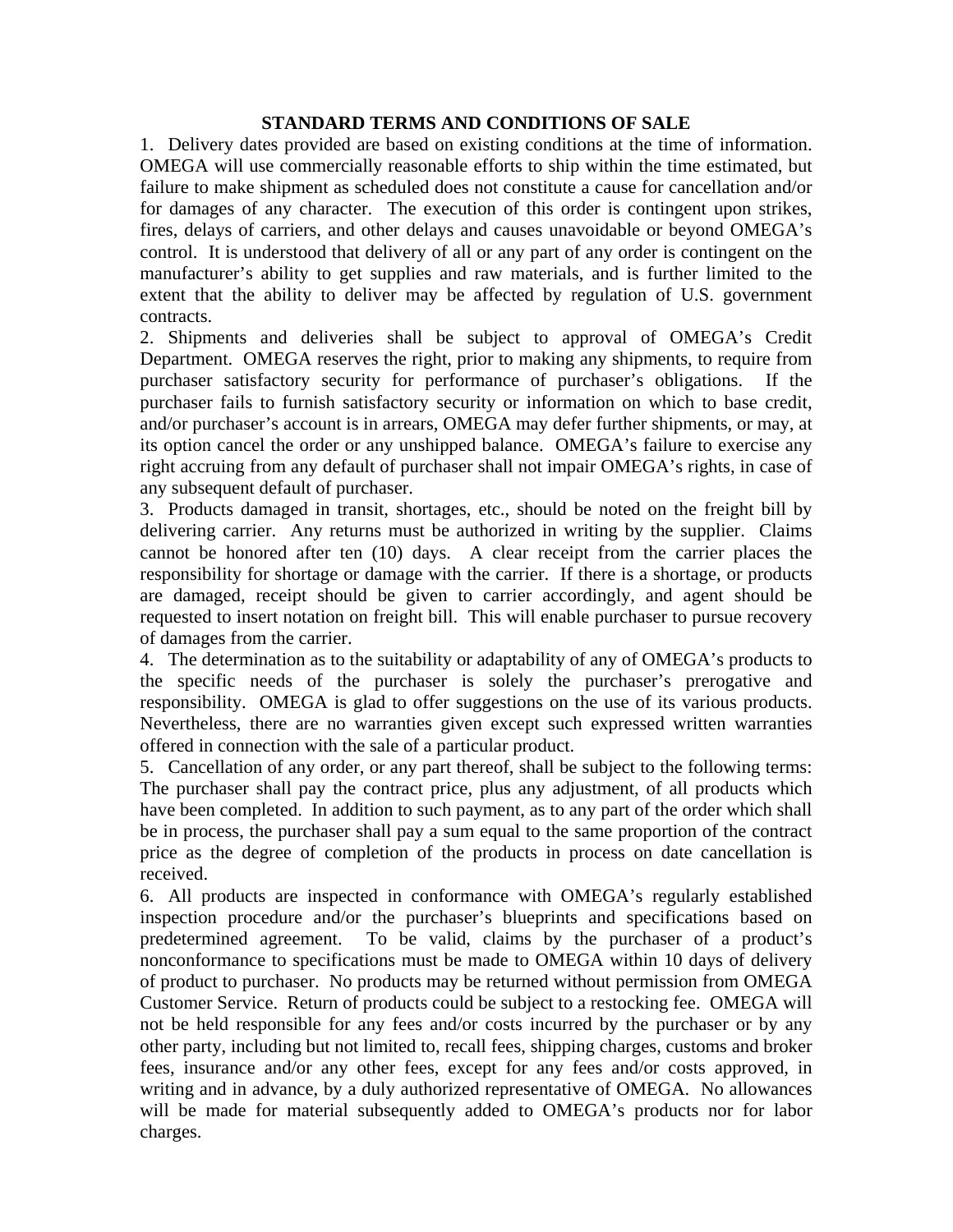7. Orders made to purchaser's drawings or descriptions are executed only on the understanding that the purchaser will indemnify OMEGA for any loss resulting from an action for infringement of patents. The purchaser shall pay any manufacturer's tax or sales tax now or hereafter imposed by Governmental authority upon products herein described, or the production, sale, distribution, or delivery thereof, or upon any feature of this transaction.

8. OMEGA will not be bound by any promise or representation, written or oral, not made a written part of the order and signed by a duly authorized representative of OMEGA. Access to OMEGA property requires prior approval.

9. WARRANTY: OMEGA warrants that each product to be delivered hereunder will conform to its specifications and be free from defects in material or workmanship. Since products vary, please refer to product literature for the specific warranty period. OMEGA MAKES NO OTHER WARRANTIES OR REPRESENTATIONS OF ANY KIND WHATSOEVER, EXPRESSED OR IMPLIED, EXCEPT THAT OF TITLE AND ALL IMPLIED WARRANTIES INCLUDING ANY WARRANTY OF MERCHANTABILITY AND FITNESS FOR A PARTICULAR PURPOSE ARE HEREBY DISCLAIMED.

OMEGA NEITHER ASSUMES RESPONSIBILITY FOR ANY OMISSIONS OR ERRORS NOR ASSUMES LIABILITY FOR ANY DAMAGES THAT RESULT FROM THE USE OF ITS PRODUCTS IN ACCORDANCE WITH INFORMATION PROVIDED BY OMEGA, EITHER VERBAL OR WRITTEN.

LIMITATION OF LIABILITY: The remedies of the purchaser set forth herein are exclusive and the total liability of OMEGA with respect to this order, whether based on contract, warranty, negligence, indemnification, strict liability or otherwise, shall not exceed the purchase price of the component upon which liability is based. In no event shall OMEGA be liable for consequential, incidental or special damages.

CONDITIONS: Products sold by OMEGA are not intended to be used, nor shall they be used: 1) as a "Basic Component" under 10 CFR21(NRC), used in or with any nuclear installation or activity; or  $\overline{2}$ ) in medical applications or used on humans; or  $\overline{3}$ ) in any onboard aviation activity, application or use. Should products be used in any of the above applications or activities, purchaser will indemnify OMEGA and hold OMEGA harmless from any loss, damage, liability, claim, demand, cost, or suit of any nature whatsoever for property damage, personal injury or death, product liability, regulatory claim or otherwise arising out of, in connection with or incidental to such application, activity, or use. This indemnity shall include, without limitation, costs, expenses and attorneys' fees occasioned by said loss, damage, liability, claims, demands or suits, as well as the full amount of any judgment rendered or compromise settlement made, plus interest, if applicable. The obligations under this section shall survive the expiration or termination of this agreement.

10. Subject to the provisions of credit approval, terms of payment are as shown on the reverse side, hereof, and shall be effective from the date of invoice.

11. All questions concerning the validity and operation of this Agreement and the performance of the obligations imposed on the Parties under this Agreement will be governed by the laws of the Province of Quebec and the Federal Laws of Canada applicable therein. The exclusive jurisdiction and venue of any dispute, claim or suit arising hereunder shall be the courts of the Province of Quebec.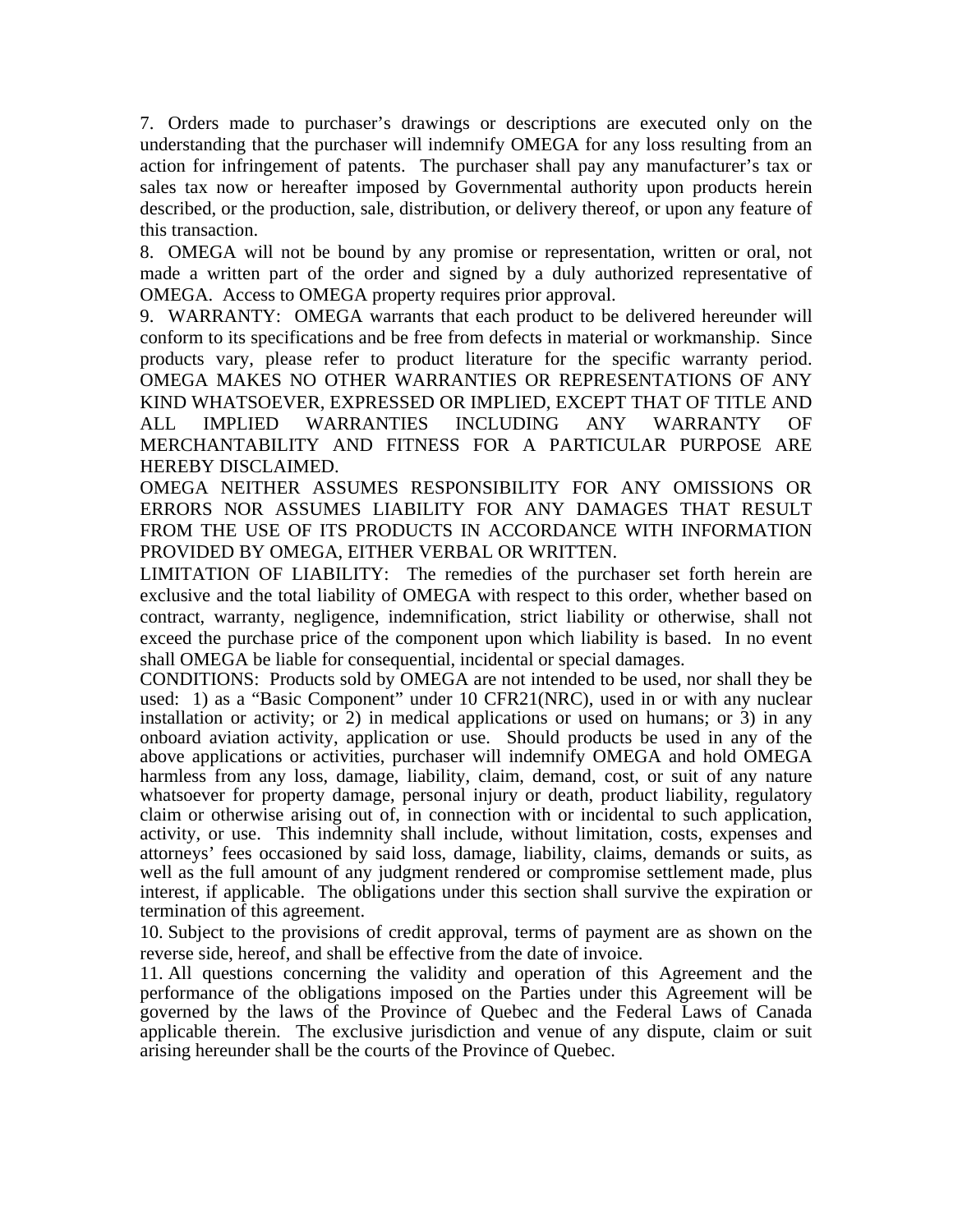12. Certificate of Conformance: (CAL-1) OMEGA certifies that the items comprising this order have been manufactured in accordance with all applicable instructions and specifications as published in the most current applicable measurement and/or control handbook and encyclopedia.

OMEGA ENGINEERING, INC. further certifies that unless otherwise specified, all thermocouple base and noble metal materials conform to ANSI/ASTM E 230 (formerly ANSI MC96.1).

13. QUOTATION: A quotation is subject to immediate acceptance; prices are subject to change without notice. OMEGA reserves the right to correct clerical or stenographic errors or omissions. The prices quoted are based upon shipment of quantities shown and on the basis of the delivery schedule described and are firm for the period shown on the quotation. In the event the quantity of material ordered is reduced on any order resulting from the quotation, the price for the material already shipped, as well as the price of the material for future delivery, will be adjusted to conform to the price schedule applicable for the smaller quantity.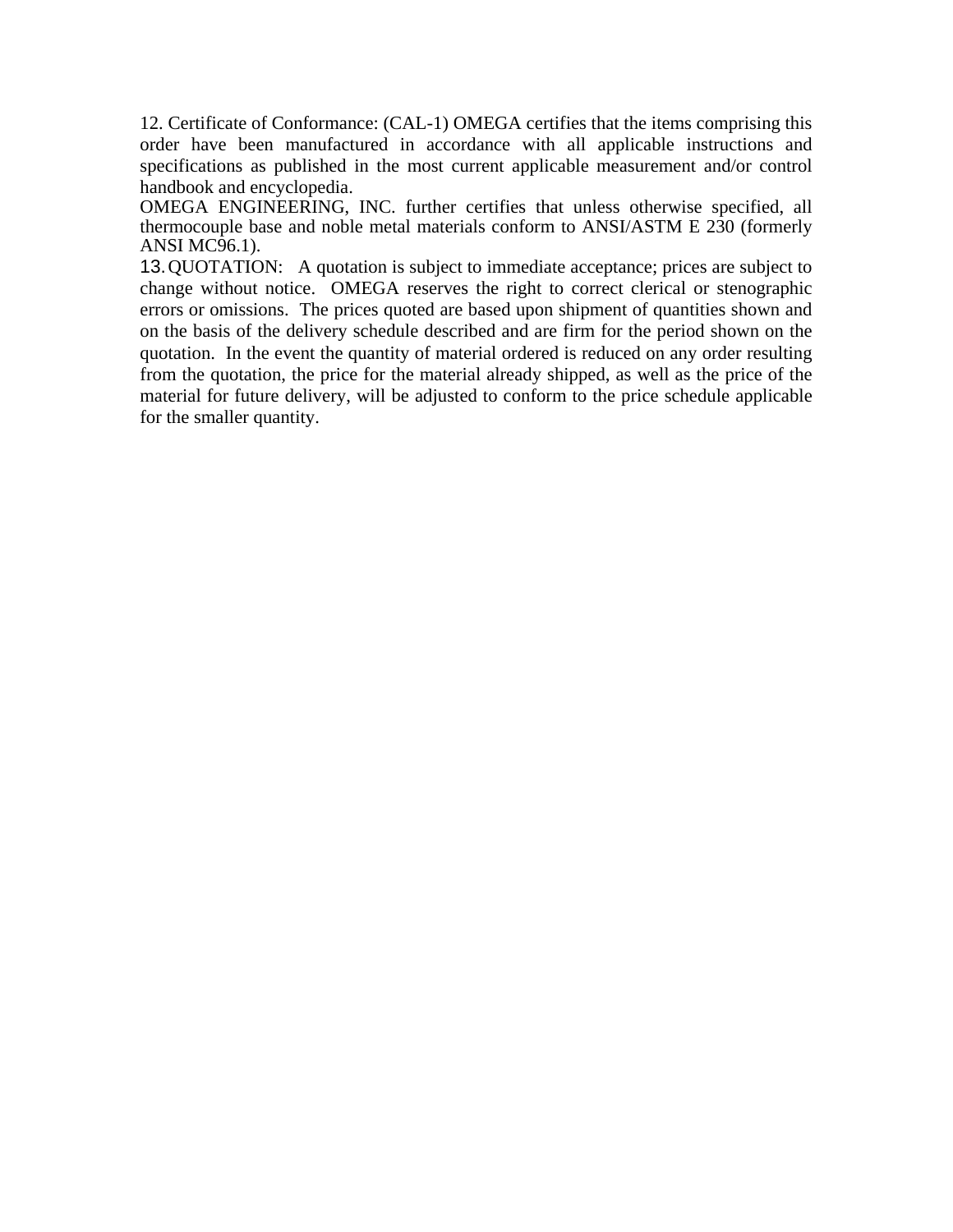## **TERMES ET CONDITIONS DE VENTE STANDARD**

1. Les dates de livraison fournies sont basées sur les conditions existantes au moment de l'information. OMEGA fera des efforts commercialement raisonnables pour livrer selon le temps estimé, toutefois, ne pas livrer la marchandise dans les délais prévus ne constitue pas une cause d'annulation et/ou de dommages de quelques caractères que ce soit. OMEGA n'assume aucune responsabilité pour les retards causés par les grèves, incendies, délais du transporteur ou par toutes autres circonstances indépendantes de notre volonté et de notre contrôle. Il est entendu que la livraison complète ou en partie de la commande est soumise à la capacité du fournisseur d'obtenir les matières premières, et est également limité par le fait que la livraison de celle-ci pourraient être affectées par les lois et règlements du gouvernement des États-Unis.

2. Toutes les commandes doivent d'abord être acceptées par un agent autorisé de notre Département de Crédit OMEGA. L'acceptation de la commande dépend également de l'approbation, et de la réputation de solvabilité de l'acheteur. Nonobstant ladite acceptation et/ou l'approbation, si nous estimons que la situation financière de l'acheteur justifie la suspension des expéditions, selon les conditions initiales, nous nous réservons le droit d'exiger le paiement d'avance. Si le client refuse de pourvoir les fonds préalables requis ou de nous fournir les garanties de crédit requises et/ou que son compte n'est pas à jour, nous pouvons retarder les prochaines expéditions ou, selon notre jugement, annuler la commande ou toute balance non expédiée.

3. Les produits endommagés ou manquants lors du transport etc. devraient être notés sur la facture de transport du transporteur effectuant la livraison. Tout retour doit être autorisé par écrit par le fournisseur. Les réclamations ne peuvent être acceptées après dix (10) jours. Un reçu clair du transporteur place la responsabilité du bris ou du manque sur celui-ci. S'il y a un manque, ou que des produits soient endommagés, le reçu devrait être donné au transporteur en conséquence, et l'agent devrait être requis de mettre une note sur la facture du transport. Ceci permettra à l'acheteur d'entamer une demande de recouvrement auprès du transporteur.

4. La détermination de la conformité ou de l'adaptabilité de n'importe quel produit d'Omega aux besoins spécifiques du client est de la seule responsabilité du client. Omega se fera un plaisir d'informer les clients des spécifications de nos divers produits ainsi que de leur utilité. Néanmoins, aucune garantie ne sera émise, sauf les garanties écrites qui seront offertes lors de la vente d'un produit particulier.

5. Toute annulation d'une commande ou d'une partie de celle-ci est sujette aux termes suivants : l'acheteur devra débourser le prix de la partie exécutée du contrat, ainsi que toute modification aux produits qui ont déjà été complétés. Se rajouteront à ces frais, une somme égale à la proportion complétée en usine du susdit contrat, au moment de la terminaison de la commande, lorsque l'annulation a été reçue et approuvée par le vendeur.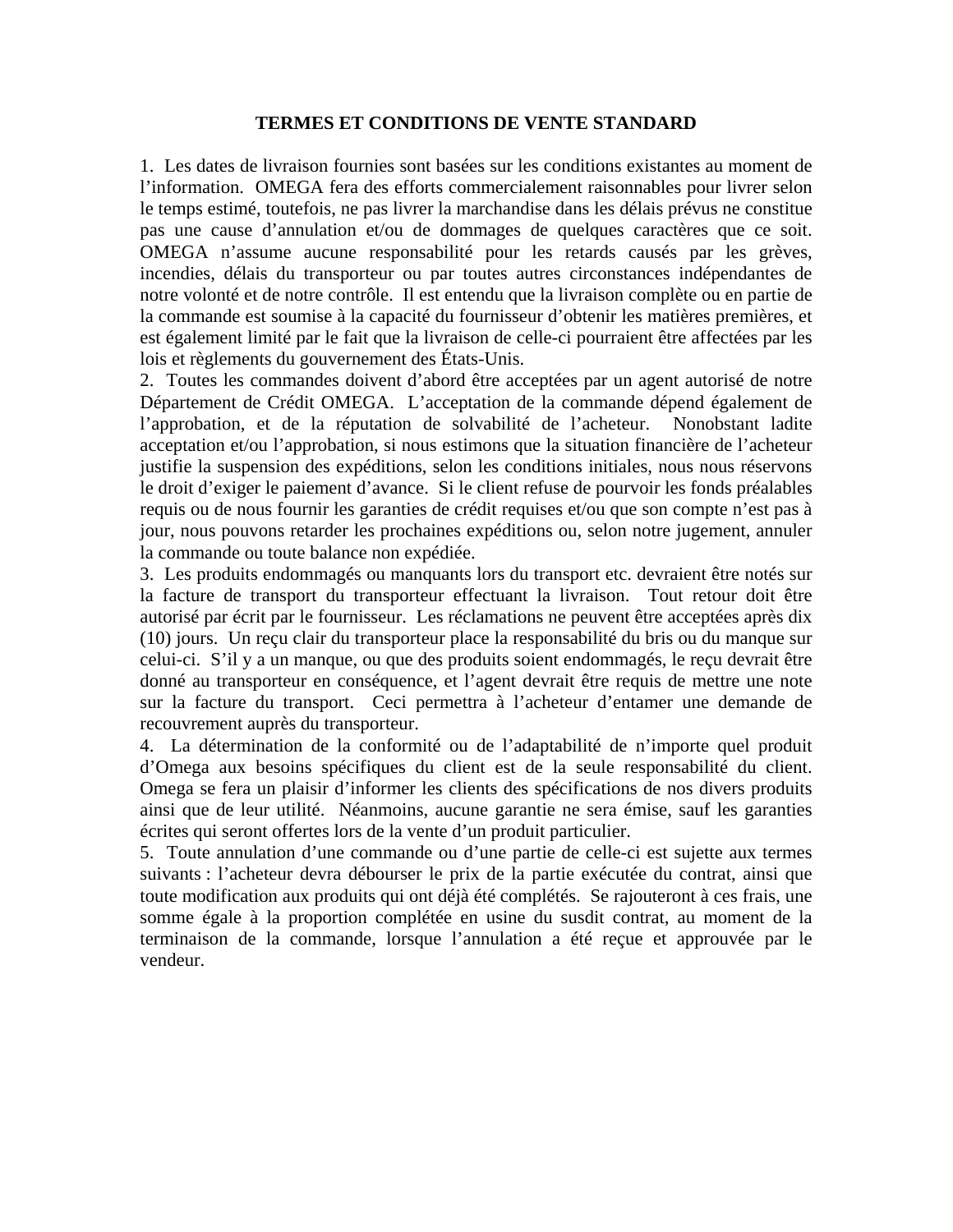6. Tous les produits sont vérifiés selon les normes de nos procédures d'inspection régulière et/ou selon le schéma du client et selon les spécifications basées sur un accord prédéterminé. Pour être valides, les revendications du client à propos d'une nonconformité d'un produit précis devront être adressées à l'attention d'OMEGA, dans les dix (10) jours suivant la réception du produit. Aucune pièce d'équipement ne peut être retournée sans la permission du Département de Service à la Clientèle d'OMEGA. Le retour de produits peut être sujet à des frais de réapprovisionnement. Le vendeur n'est tenu de ne payer aucun frais ni coût, y compris les frais de rappel, encourus par l'acheteur ou par toute autre partie, y compris, mais sans s'y limiter, les frais de transport, de douanes, de courtage, d'assurance et autres, à l'exception de ce qui aurait pu être accepté, par écrit et à l'avance, par un membre autorisé d'OMEGA. Aucune compensation ne sera accordée pour tout matériel ajouté subséquemment aux produits d'OMEGA ou pour des frais de main d'oeuvre.

7. Les commandes du client faites et complétées selon les spécifications du client seront acceptées à condition qu'il soit entendu que l'acheteur indemnisera le vendeur pour toute perte suite à l'infraction d'un brevet. L'acheteur devra payer toute taxe manufacturière ou taxe de vente, actuelle ou future, qui sera imposée par n'importe quel niveau de gouvernement sur le produit ci-décrit, ou sur la production, la vente, la distribution ou la livraison, ou sur tout autre aspect de cette transaction.

8. Omega n'est aucunement limité par quelque promesse ou représentation que ce soit, écrite ou verbale, qui n'est pas écrite et faisant partie de la commande et qui soit dûment signée par un représentant autorisé d'OMEGA. L'accès à la propriété d'OMEGA exige une autorisation préalable.

9. GARANTIE : OMEGA garantit que chaque produit livré devra être conforme à ses spécifications et sera hors de tout défaut de matériel ou de fabrication. Comme chaque produit est différent, veuillez vous référer à la description du produit en question pour obtenir sa période de garantie spécifique. OMEGA NE DONNE AUCUNE AUTRE GARANTIE OU REPRÉSENTATION, EXPLICITE OU IMPLICITE, AUTRE QUE CELLES PRÉVUES PAR LA PRÉSENTE CLAUSE. TOUTES GARANTIES COMMERCIALES ET PARTICULIÈRES SONT PAR CE FAIT MÊME REJETÉES. OMEGA N'ASSUME AUCUNE RESPONSABILITÉ POUR ERREURS OU OMISSIONS NI POUR LES DOMMAGES QUI POURRAIENT RÉSULTER SUITE À L'UTILISATION DE SES PRODUITS, EN ACCORD AVEC L'INFORMATION FOURNIE PAR OMEGA, QUE CE SOIT VERBAL OU PAR ÉCRIT. LIMITATION DE RESPONSABILITÉ : Les recours mentionnés ci-haut sont exclusifs et à l'entière responsabilité d'OMEGA en rapport à la présente commande, qu'elle soit de nature contractuelle, garantie, négligence, indemnité, stricte responsabilité ou autre, et ne peut dépasser le prix d'achat de la composante incriminée. En aucun cas puisse OMEGA être responsable des conséquences par dommages accidentels ou autres. CONDITIONS : Les produits vendus par OMEGA ne sont pas destinés à être utilisé, ou ne devraient pas être utilisés : 1) comme composante de base sous le 10CFR21 (NCR), utilisé à l'intérieur ou dans n'importe quelles installations ou activités nucléaires; ou 2) dans des applications médicales ou encore utilisé sur des humains; ou 3) dans des activités, des applications, ou utilisation dans l'aviation. Si les produits sont utilisés dans n'importe laquelle des applications ou activités mentionnées ci-haut, l'acheteur indemnisera OMEGA et dégagera OMEGA de toute perte, dommage, responsabilité, réclamation, demande de remboursement, coûts ou poursuites de quelque nature que ce soit pour dommage de propriété, blessure corporelle ou mort, responsabilité du produit, déclaration